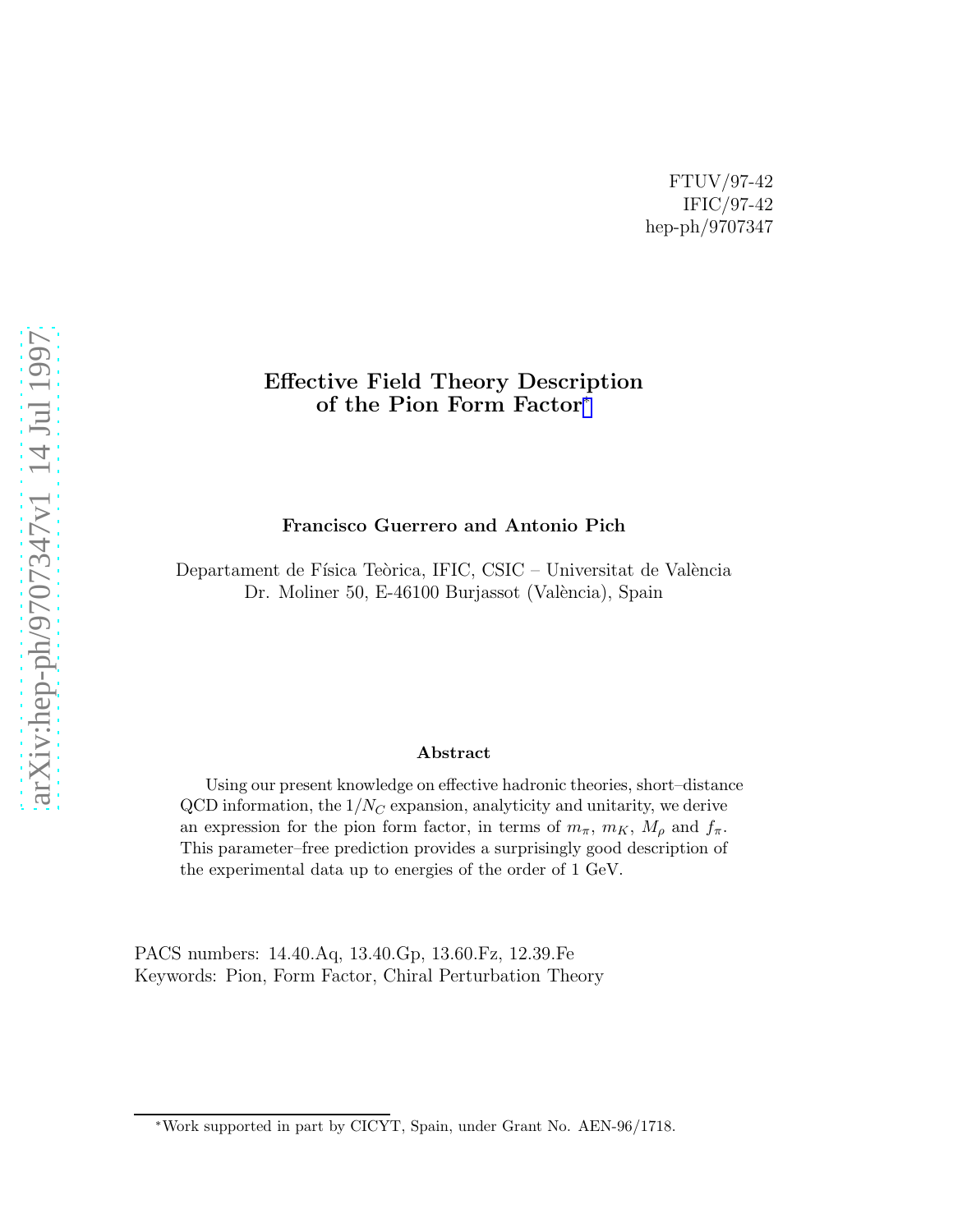#### 1. Introduction

The QCD currents are a basic ingredient of the electromagnetic (vector) and weak (vector, axial, scalar, pseudoscalar) interactions. A good understanding of their associated hadronic matrix elements is then required to control the important interplay of QCD in electroweak processes. Given our poor knowledge of the QCD dynamics at low energies, one needs to resort to experimental information, such as  $e^+e^- \rightarrow$  hadrons or semileptonic decays.

At the inclusive level, the analysis of two–point function correlators constructed from the T–ordered product of two currents, has been widely used to get a link between the short–distance description in terms of quarks and gluons and the hadronic long–distance world. In this way, information on fundamental parameters, such as quark masses,  $\alpha_s$  or vacuum condensates, is extracted from the available phenomenological information on current matrix elements. The lack of good experimental data in a given channel translates then into unavoidable uncertainties on the obtained theoretical results.

At very low energies, the chiral symmetry constraints<sup>[1](#page-9-0)</sup> are powerful enough to determine the hadronic matrix elements of the light quark currents.<sup>[2](#page-9-0),[3,4](#page-9-0),[5](#page-9-0)</sup> Unfortunately, these chiral low–energy theorems only apply to the threshold region. At the resonance mass scale, the effective Goldstone chiral theory becomes meaningless and the use of some QCD–inspired model to obtain theoretical predictions seems to be unavoidable.

Obviously, to describe the resonance region, one needs to use an effective theory with explicit resonance fields as degrees of freedom. Although not so predictive as the standard chiral Lagrangian for the pseudo-Goldstone mesons, the resonance chiral effective theory<sup>[6](#page-9-0)</sup> turns out to provide interesting results, once some short–distance dynamical QCD constraints are taken into account.<sup>[7](#page-9-0)</sup>

We would like to investigate how well the resonance region can be understood, using our present knowledge on effective hadronic theories, short–distance QCD information and other important constraints such as analyticity and unitarity. Present experiments are providing a rich data sample (specially on hadronic  $\tau$ decays), which can be used to test our theoretical skills in this important, but poorly understood, region.

Our goal in this first letter is to study one of the simplest current matrix elements, the pion form factor  $F(s)$ , defined (in the isospin limit) as

$$
\langle \pi^0 \pi^- | \bar{d} \gamma^\mu u | \emptyset \rangle = \sqrt{2} F(s) (p_{\pi^-} - p_{\pi^0})^\mu , \qquad (1)
$$

with  $s \equiv q^2 \equiv (p_{\pi^-} + p_{\pi^0})^2$ . At  $s > 0$ ,  $F(s)$  is experimentally known from the decay  $\tau^- \to \nu_\tau \pi^- \pi^0$  and (through an isospin rotation) from  $e^+e^- \to \pi^+ \pi^-$ , while the elastic  $e^- \pi^+$  scattering provides information at  $s < 0$ .

Theoretically, the pion form factor has been extensively investigated for many years. Thus, many of our results are not new. We want just to achieve a descrip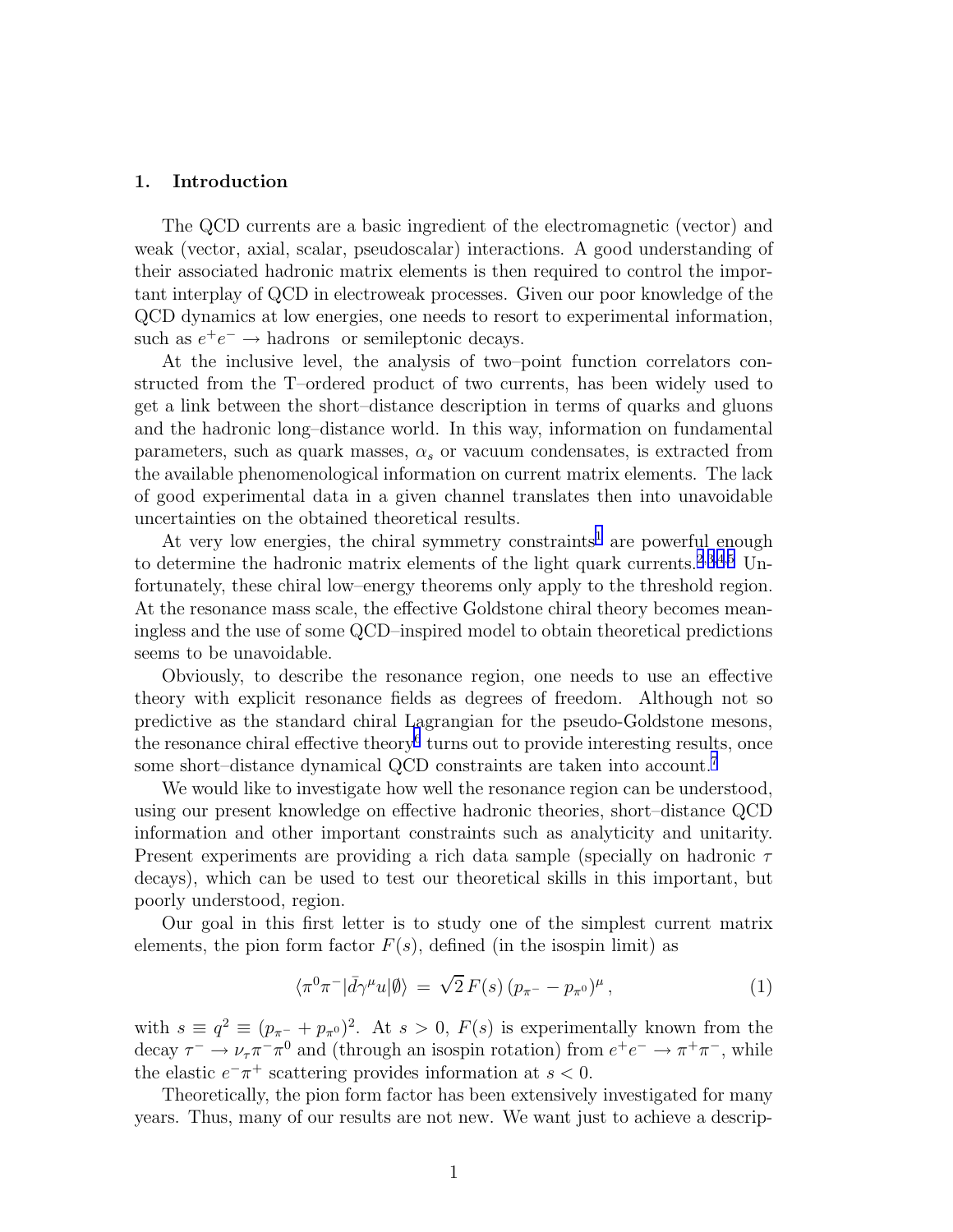<span id="page-2-0"></span>tion of  $F(s)$  as simple as possible, in order to gain some understanding which could be used in other more complicated current matrix elements.

#### 2. Effective Lagrangian Results

Near threshold, the pion form factor is well described by chiral perturbation theory (ChPT). At one loop, it takes the form<sup>[3](#page-9-0)</sup>:

$$
F(s)^{\text{ChPT}} = 1 + \frac{2L_9^r(\mu)}{f_\pi^2} s - \frac{s}{96\pi^2 f_\pi^2} \left[ A(m_\pi^2/s, m_\pi^2/\mu^2) + \frac{1}{2} A(m_K^2/s, m_K^2/\mu^2) \right],\tag{2}
$$

where the functions

$$
A(m_P^2/s, m_P^2/\mu^2) = \ln (m_P^2/\mu^2) + \frac{8m_P^2}{s} - \frac{5}{3} + \sigma_P^3 \ln \left(\frac{\sigma_P + 1}{\sigma_P - 1}\right)
$$
 (3)

contain the loop contributions, with the usual phase–space factor

$$
\sigma_P \equiv \sqrt{1 - 4m_P^2/s} \,,\tag{4}
$$

and  $L_9^r(\mu)$  is an  $O(p^4)$  chiral counterterm renormalized at the scale  $\mu$ . The mea-sured pion electromagnetic radius,<sup>[8](#page-9-0)</sup>  $\langle r^2 \rangle^{\pi^{\pm}} = (0.439 \pm 0.008)$  fm<sup>2</sup>, fixes  $L_9^r(M_\rho) =$  $(6.9 \pm 0.7) \times 10^{-3}$ .

A two loop calculation in the  $SU(2) \otimes SU(2)$  theory (i.e. no kaon loops) has been completed recently.[9,10](#page-9-0)

Using an effective chiral theory which explicitly includes the lightest octet of vector resonances, one can derive<sup>[6](#page-9-0),[7](#page-9-0)</sup> the leading effect induced by the  $\rho$  resonance:

$$
F(s)^{V} = 1 + \frac{F_V G_V}{f_\pi^2} \frac{s}{M_\rho^2 - s},
$$
\n(5)

where the couplings  $F_V$  and  $G_V$  characterize the strength of the  $\rho\gamma$  and  $\rho\pi\pi$ couplings, respectively. The resonance contribution appears first at the next-toleading order in the chiral expansion. This tree–level result corresponds to the leading term in the  $1/N_C$  expansion, with  $N_C = 3$  the number of QCD colours. Comparing it with Eq. (2), it gives an explicit calculation of  $L_9$  in the  $N_C \to \infty$ limit; chiral loops (and the associated scale dependence) being suppressed by an additional  $1/N_C$  factor.

Eq. (5) was obtained imposing the constraint that the short–distance be-haviour of QCD allows at most one subtraction for the pion form factor.<sup>[7](#page-9-0)</sup> However, all empirical evidence and theoretical prejudice suggests that  $F(s)$  vanishes sufficiently fast for  $s \to \infty$  to obey an unsubtracted dispersion relation. If this is the case, one gets the relation<sup>[7](#page-9-0)</sup> (at leading order in  $1/N_C$  and if higher–mass states are not considered)  $F_V G_V / f_\pi^2 = 1$ , which implies the well-known Vector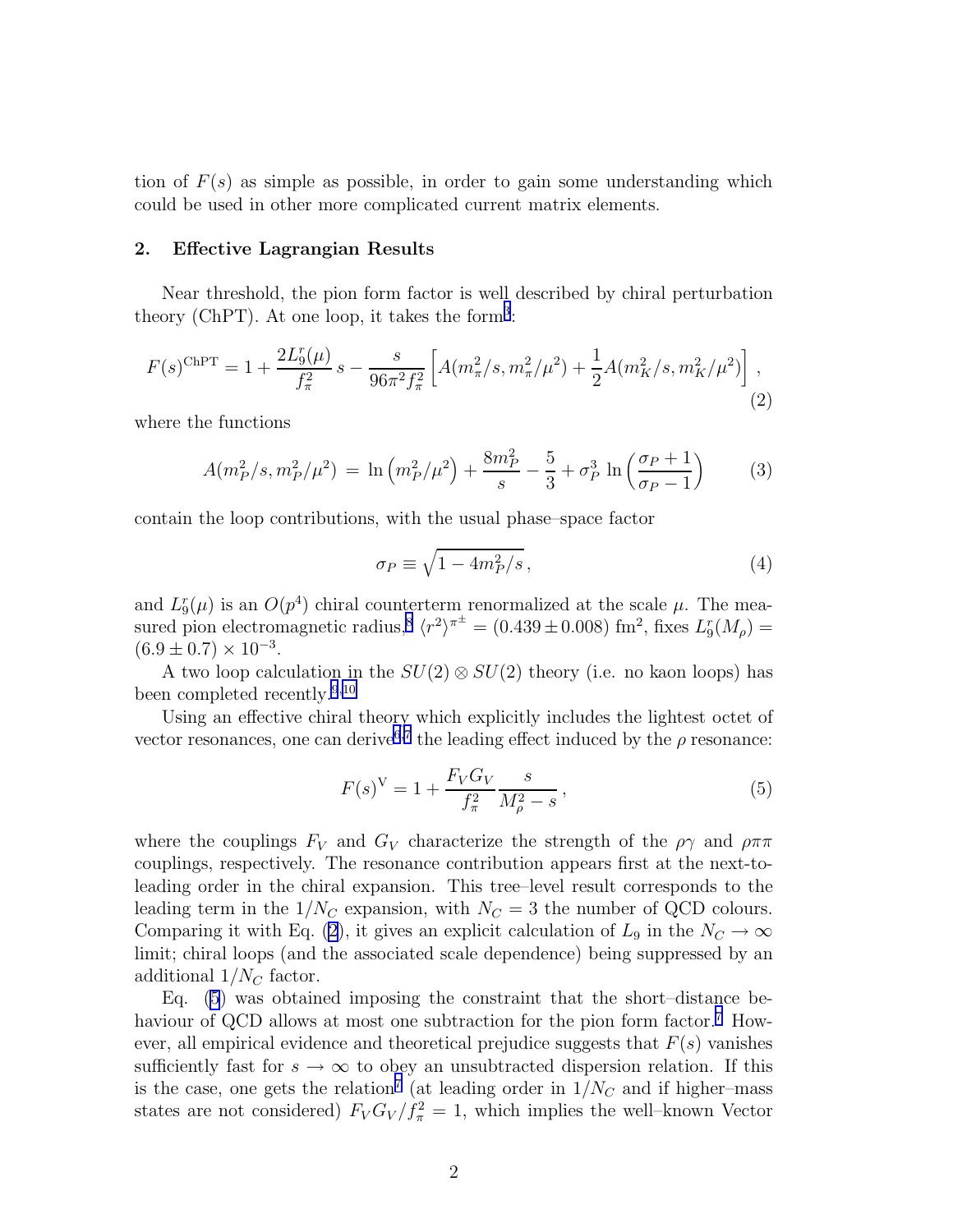<span id="page-3-0"></span>Meson Dominance (VMD) expression:

$$
F(s)^{\text{VMD}} = \frac{M_{\rho}^2}{M_{\rho}^2 - s}.
$$
 (6)

The resulting prediction for the  $O(p^4)$  chiral coupling  $L_9$ ,

$$
L_9 = \frac{F_V G_V}{2M_\rho^2} = \frac{f_\pi^2}{2M_\rho^2} = 7.2 \times 10^{-3} \,,\tag{7}
$$

is in very good agreement with the phenomenologically extracted value. This shows explicitly that the  $\rho$  contribution is the dominant physical effect in the pion form factor.

CombiningEqs.  $(2)$  $(2)$  and  $(6)$ , one gets an obvious improvement of the theoretical description of  $F(s)$ :

$$
F(s) = \frac{M_{\rho}^2}{M_{\rho}^2 - s} - \frac{s}{96\pi^2 f_{\pi}^2} \left[ A(m_{\pi}^2/s, m_{\pi}^2/M_{\rho}^2) + \frac{1}{2} A(m_K^2/s, m_K^2/M_{\rho}^2) \right].
$$
 (8)

The VMD formula provides the leading term in the  $1/N_C$  expansion, which effectively sums an infinite number of local ChPT contributions to all orders in momenta (corresponding to the expansion of the  $\rho$  propagator in powers of  $s/M_{\rho}^2$ ). Assuming that  $L_9^r(M_\rho)$  is indeed dominated by the  $1/N_C$  result (7), the loop contributions encoded in the functions  $A(m_P^2/s, m_P^2/M_\rho^2)$  give the next-to-leading corrections in a combined expansion in powers of momenta and  $1/N<sub>C</sub>$ .

#### 3. Unitarity Constraints

The loop functions  $A(m_P^2/s, m_P^2/M_\rho^2)$  contain the logarithmic corrections induced by the final–state interaction of the two pseudoscalars. The strong constraints imposed by analyticity and unitarity allow us to perform a resummation of those contributions.

The pion form factor is an analytic function in the complex s plane, except for a cut along the positive real axis, starting at  $s = 4m_{\pi}^2$ , where its imaginary part develops a discontinuity. For real values  $s < 4m_{\pi}^2$ ,  $F(s)$  is real. The imaginary part of  $F(s)$ , above threshold, corresponds to the contribution of on–shell intermediate states:

$$
\mathrm{Im}F(s) = \mathrm{Im}F(s)_{2\pi} + \mathrm{Im}F(s)_{4\pi} + \cdots + \mathrm{Im}F(s)_{K\bar{K}} + \cdots
$$
 (9)

In the elastic region  $(s < 16m_{\pi}^2)$ , Watson final-state theorem<sup>[11](#page-9-0)</sup> relates the imaginary part of  $F(s)$  to the partial wave amplitude  $T_1^1$  for  $\pi\pi$  scattering with angular momenta and isospin equal to one:

Im 
$$
F(s + i\epsilon) = \sigma_{\pi} T_1^1 F(s)^* = e^{i\delta_1^1} \sin \delta_1^1 F(s)^* = \sin \delta_1^1 |F(s)| = \tan \delta_1^1 \text{Re} F(s)
$$
. (10)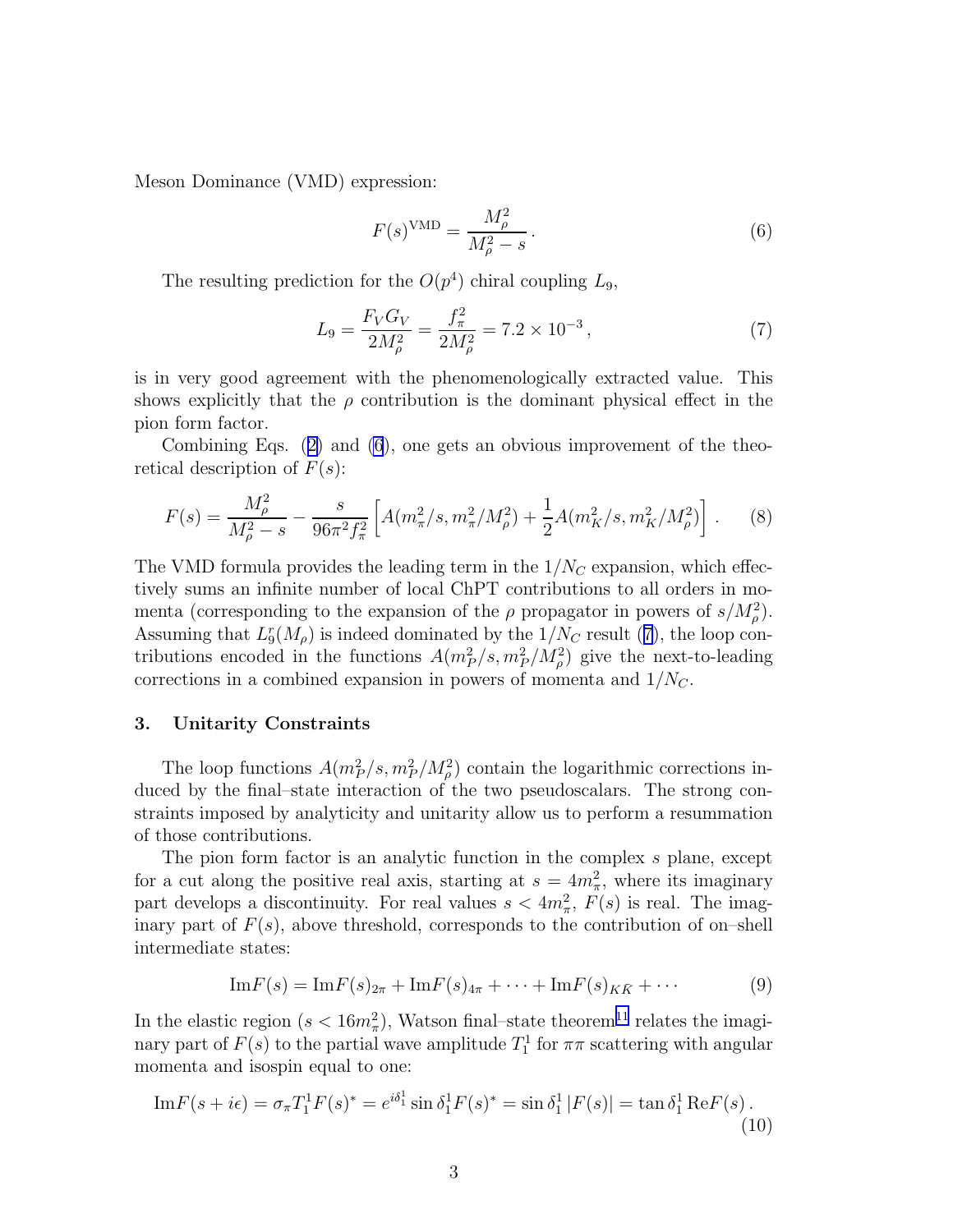<span id="page-4-0"></span>Since  $\text{Im} F(s)$  is real, the phase of the pion form factor is the same as the phase  $\delta_1^1$ of the partial wave amplitude  $T_1^1$ . Thus, one can write a (*n*-subtracted) dispersion relation in the form:

$$
F(s) = \sum_{k=0}^{n-1} \frac{s^k}{k!} \frac{d^k}{ds^k} F(0) + \frac{s^n}{\pi} \int_{4m_\pi^2}^{\infty} \frac{dz}{z^n} \frac{\tan \delta_1^1(z) \operatorname{Re} F(z)}{z - s - i\epsilon}, \tag{11}
$$

which has the well–known  $Omn\tilde{e}^{12,13}$  $Omn\tilde{e}^{12,13}$  $Omn\tilde{e}^{12,13}$  $Omn\tilde{e}^{12,13}$  $Omn\tilde{e}^{12,13}$  solution:

$$
F(s) = Q_n(s) \exp\left\{\frac{s^n}{\pi} \int_{4m_\pi^2}^{\infty} \frac{dz}{z^n} \frac{\delta_1^1(z)}{z - s - i\epsilon}\right\},\tag{12}
$$

where

$$
\ln Q_n(s) = \sum_{k=0}^{n-1} \frac{s^k}{k!} \frac{d^k}{ds^k} \ln F(0).
$$
 (13)

Strictly speaking, this equation is valid only below the inelastic threshold ( $s \leq$  $16m_{\pi}^2$ ). However, the contribution from the higher-mass intermediate states is suppressed by phase space. The production of a larger number of meson pairs is also of higher order in the chiral expansion.

Using the lowest–order ChPT result

$$
\sigma T_1^1 = \frac{s\sigma_\pi^3}{96\pi f_\pi^2} \simeq \delta_1^1\,,\tag{14}
$$

the integral in Eq. (12) generates the one–loop function  $-sA(m_{\pi}^2/s, y)/(96\pi^2 f_{\pi}^2)$ , up to a polynomial  $[\text{in } s/(4m_\pi^2)]$  ambiguity, which depends on the number of subtractions applied<sup>*a*</sup>. Thus, the Omnès formula provides an exponentiation of the chiral logarithmic corrections. The subtraction function  $Q_n(s)$  (and the polynomial ambiguity) can be partly determined by matching the Omnès result to the one–loop ChPT result [\(2](#page-2-0)), which fixes the first two terms of its Taylor expansion; it remains, however, a polynomial ambiguity at higher orders. This means an indetermination order by order between the non-logarithmic part of the pion form factor which must be in  $Q_n(s)$  and the one which must be in the exponential.

The ambiguity can be resolved to a large extent, by matching the Omnès formulato the improved result in Eq. ([8\)](#page-3-0), which incorporates the effect of the  $\rho$ propagator. One gets then:

$$
F(s) = \frac{M_{\rho}^2}{M_{\rho}^2 - s} \exp\left\{\frac{-s}{96\pi^2 f^2} A(m_{\pi}^2/s, m_{\pi}^2/M_{\rho}^2)\right\}.
$$
 (15)

This expression for the pion form factor satisfies all previous low–energy constraints and, moreover, has the right phase at one loop.

<sup>&</sup>lt;sup>a</sup> Obviously, the finite integration does not give rise to any dependence on  $y \equiv m_{\pi}^2/\mu^2$ .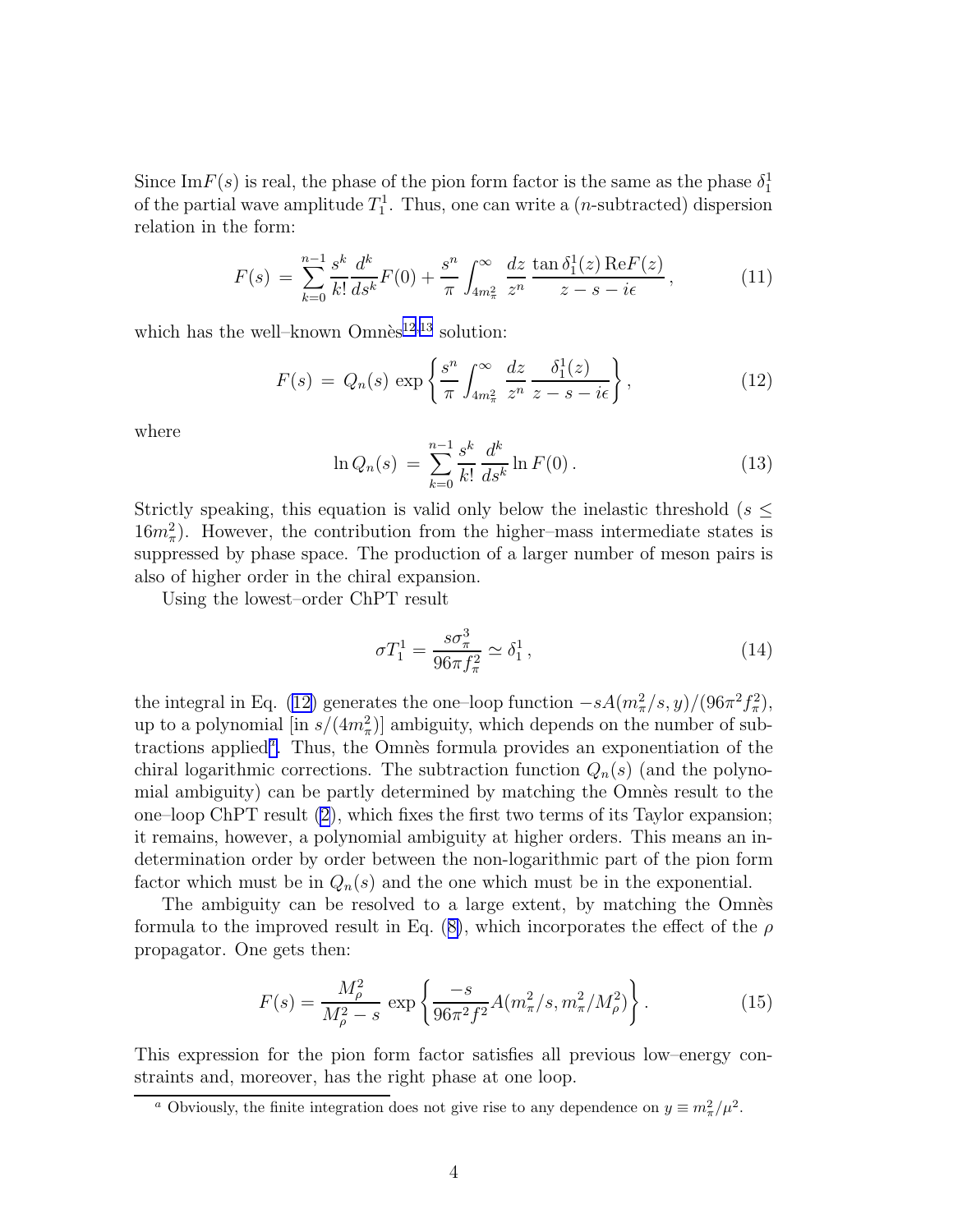<span id="page-5-0"></span>Eqs.([15\)](#page-4-0) has obvious shortcomings. We have used an  $O(p^2)$  approximation to the phase shift  $\delta_1^1$ , which is a very poor (and even wrong) description in the higher side of the integration region. Nevertheless, one can always take a sufficient number of subtractions to emphasize numerically the low–energy region. Since our matching has fixed an infinite number of subtractions, the result([15](#page-4-0)) should give a good approximation for values of s not too large. One could go further and use the  $O(p^4)$  calculation of  $\delta_1^1$  to correct this result. While this could (and should) be done, it would only improve the low–energy behaviour, where Eq.([15](#page-4-0)) provides already a rather good description. However, we are more interested in getting an extrapolation to be used at the resonance peak.

#### 4. The Rho Width

The off-shell width of the  $\rho$  meson can be easily calculated, using the resonance chiral effective theory.<sup>[6](#page-9-0),[7](#page-9-0)</sup> One gets:

$$
\Gamma_{\rho}(s) = \frac{M_{\rho} s}{96\pi f_{\pi}^{2}} \left\{ \theta(s - 4m_{\pi}^{2}) \sigma_{\pi}^{3} + \frac{1}{2} \theta(s - 4m_{K}^{2}) \sigma_{K}^{3} \right\}
$$
  
= 
$$
-\frac{M_{\rho} s}{96\pi^{2} f_{\pi}^{2}} \text{Im} \left[ A(m_{\pi}^{2}/s, m_{\pi}^{2}/M_{\rho}^{2}) + \frac{1}{2} A(m_{K}^{2}/s, m_{K}^{2}/M_{\rho}^{2}) \right].
$$
 (16)

At  $s = M_{\rho}^2$ ,  $\Gamma_{\rho}(M_{\rho}^2) = 144$  MeV, which provides a quite good approximation to the experimental meson width,  $\Gamma_{\rho}^{\text{exp}} = (150.7 \pm 1.2) \text{ MeV}.$ 

Eq. (16) shows that, below the KK threshold, the  $\rho$  width is proportional to the  $O(p^2) \pi \pi$  phase shift:  $\Gamma_{\rho}(s) = M_{\rho} \delta_1^1$ . Making a Dyson summation of the  $\rho$  selfenergy corrections amounts to introduce the  $\rho$  width into the denominator of the  $\rho$ propagator, shifting the pole singularity to  $\sqrt{s} = M_\rho - \frac{i}{2}$  $\frac{i}{2}\Gamma_{\rho}$ . However, expanding the resulting propagator in powers of  $s/M_{\rho}^2$ , it becomes obvious that the one-loop imaginary correction generated by the width contribution is exactly the same as the one already contained in the Omnès exponential. This suggests to shift the imaginary part of the loop function  $A(m_P^2/s, m_P^2/M_\rho^2)$  from the exponential to the propagator. Including the small contribution from the intermediate state  $KK$ , one has then:

$$
F(s) = \frac{M_{\rho}^2}{M_{\rho}^2 - s - iM_{\rho}\Gamma_{\rho}(s)} \exp\left\{\frac{-s}{96\pi^2 f_{\pi}^2} \left[ \text{Re}A(m_{\pi}^2/s, m_{\pi}^2/M_{\rho}^2) + \frac{1}{2} \text{Re}A(m_K^2/s, m_K^2/M_{\rho}^2) \right] \right\}.
$$
 (17)

This change does not modify the result at order  $p^4$ , which still coincides with ChPT, but makes the phase shift pass trough  $\pi/2$  at the mass of the  $\rho$  resonance.

Expanding Eq.  $(17)$  in powers of momenta, one can check<sup>[14](#page-9-0)</sup> that it does a quite good job in generating the leading  $O(p^6)$  contributions in the chiral expansion.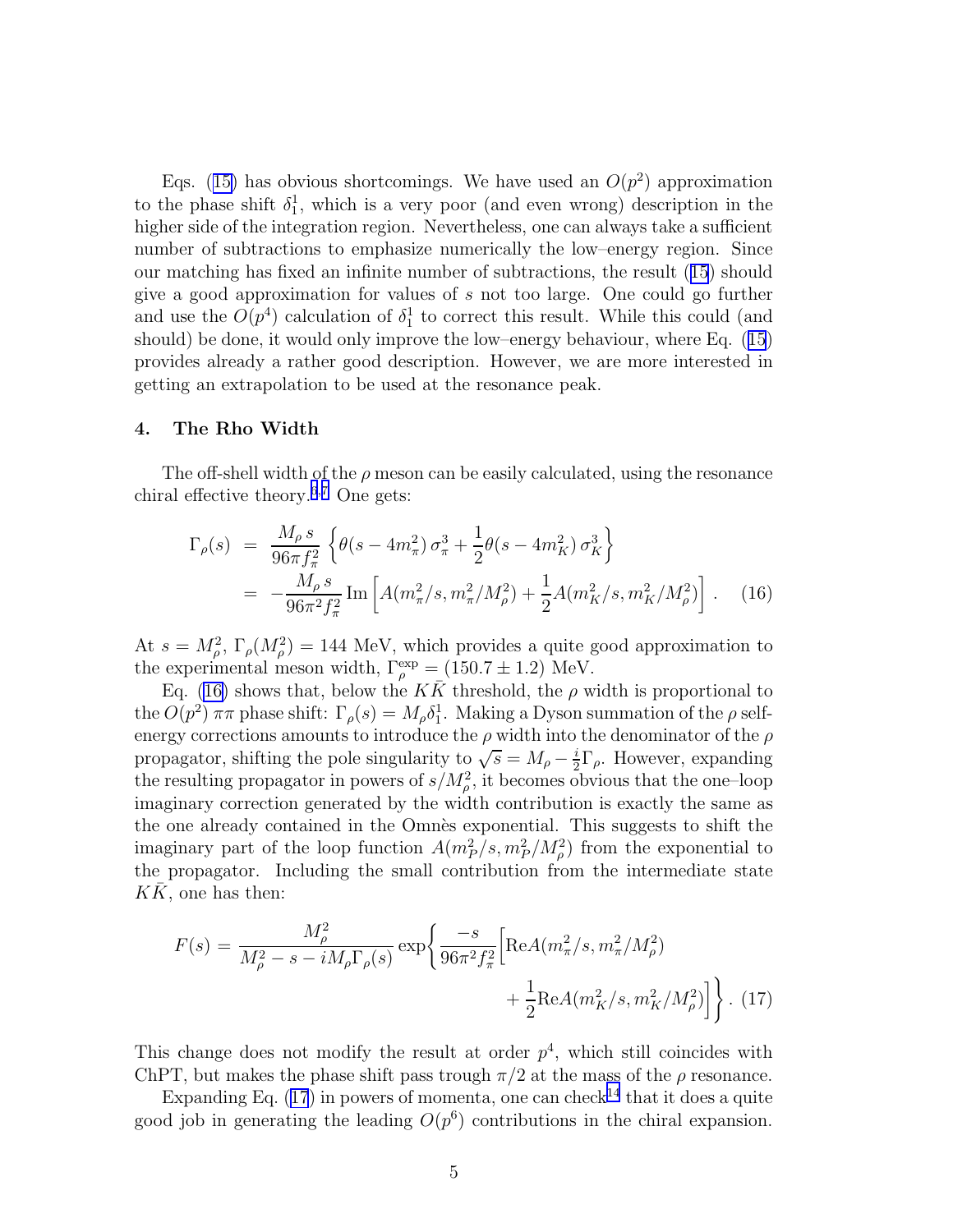

Figure 1:  $|F(s)|^2$  (in logarithmic scale) versus  $s/\sqrt{s}$ . The continuous curve shows the theoretical prediction in Eq. [\(17\)](#page-5-0).

The known coefficients for linear and quadratic logarithms of the ChPT result,<sup>[10](#page-9-0)</sup> are well reproduced in the chiral limit. While this is also true for Eq.([15](#page-4-0)), the expansion of Eq.  $(17)$  gives a better description<sup>[14](#page-9-0)</sup> of the polynomial part of the  $O(p^6)$  ChPT result.

### 5. Numerical Results

Wecan see graphically in figure 1 how Eq.  $(17)$  $(17)$  $(17)$  provides a very good descrip-tion of the data<sup>[15](#page-9-0)</sup> up to rather high energies. The only parameters appearing in the pion form factor formula are  $m_{\pi}$ ,  $m_K$ ,  $M_{\rho}$  and  $f_{\pi}$ , which have been set to their physical values. Thus, Eq.([17\)](#page-5-0) is in fact a parameter–free prediction. The extremely good agreement with the data is rather surprising.

At low energies the form factor is completely dominated by the polynomial contribution generated by the  $\rho$  propagator. Nevertheless, the summation of chiral logarithms turn out to be crucial to get the correct normalization at the  $\rho$ peak. The exponential factor in Eq. [\(17](#page-5-0)) produces a 17% enhancement of  $|F(s)|$ at  $s=M_{\rho}^2$ .

The data at  $s > 0$  have been taken from  $e^+e^- \to \pi^+\pi^-$ ; so in the vicinity of the  $\rho$  peak there is a small isoescalar contamination due to the  $\omega$  resonance.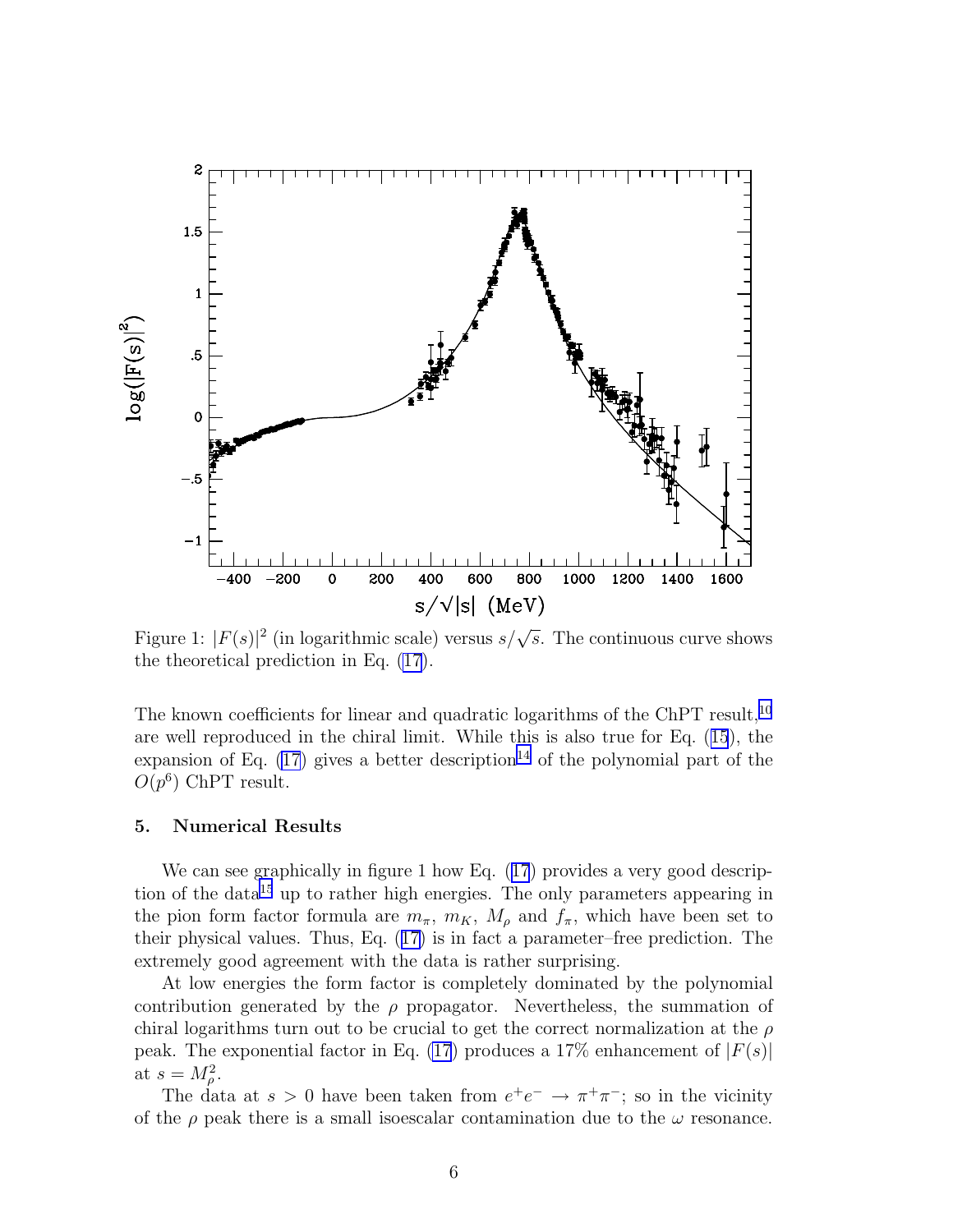

Figure 2:  $\delta_1^1(s)$  versus  $\sqrt{s}$ . The continuous curve shows the theoretical prediction in Eq. (18).

This contribution is well–known and generates a slight distortion of the  $\rho$  peak, which can easily be included in the theoretical formula.<sup>[16](#page-9-0)</sup> The effect cannot be appreciated at the scale of the figure.

Wealso obtain a prediction for the phase shift  $\delta_1^1$ . From Eq. ([17\)](#page-5-0) we get:

$$
\delta_1^1(s) = \arctan\left\{\frac{M_\rho \Gamma_\rho(s)}{M_\rho^2 - s}\right\}.
$$
\n(18)

For $s \ll M_{\rho}^2$ , this expression reduces to the  $O(p^2)$  ChPT result in Eq. ([14](#page-4-0)). As shown in figure 2, the improvement obtained through Eq.  $(18)$  provides a quite good description of the experimental data<sup>[17](#page-9-0),[18](#page-9-0)</sup> over a rather wide energy range. At large energies, the phase shift approaches the asymptotic limit  $\delta_1^1(s \to \infty)$  = arctan  $\{-\xi M_\rho^2/(96\pi f_\pi^2)\}$ . If only the elastic  $2\pi$  intermediate state is included,  $\xi = 1$  and  $\delta_1^1(s \to \infty) = 167^\circ$ ; taking into account the KK contribution, one gets  $\xi = 3/2$ , which slightly lowers the asymptotic phase shift to  $\delta_1^1(s \to \infty) = 161^\circ$ .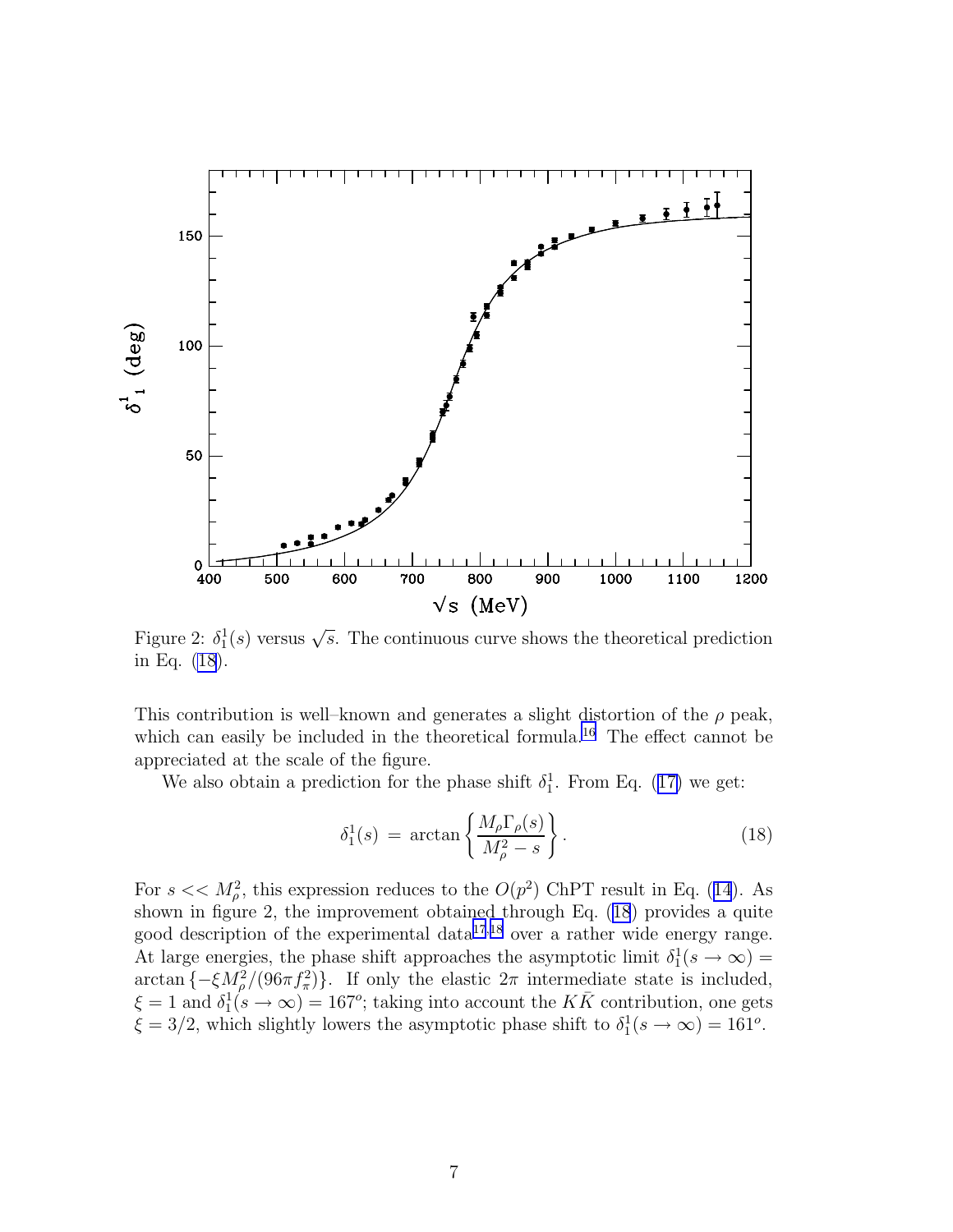#### 5. Summary

Using our present knowledge on effective hadronic theories, short–distance  $QCD$  information, the  $1/N_C$  expansion, analyticity and unitarity, we have derived a simple expression for the pion form factor, in terms of  $m_{\pi}$ ,  $m_K$ ,  $M_{\rho}$  and  $f_{\pi}$ . The resulting parameter–free prediction gives a surprisingly good description of the experimental data up to energies of the order of 1 GeV.

Our main result, given in Eq. [\(17\)](#page-5-0), contains two basic components. The  $\rho$ propagator provides the leading contribution in the limit of a large number of colours; it sums an infinite number of local terms in the low–energy chiral expansion. Chiral loop corrections, corresponding to the final–state interaction among the two pions, appear at the next order in the  $1/N_C$  expansion; the Omnès exponential allows to perform a summation of these unitarity corrections, extending the validity domain of the original ChPT calculation.

Requiring consistency with the Dyson summation of the  $\rho$  self-energy, forces us to shift the imaginary phase from the exponential to the  $\rho$  propagator. While this change does not modify the rigorous ChPT results at low energies, it does regulate the  $\rho$  pole and makes the resulting phase shift pass through  $\pi/2$  at the mass of the  $\rho$  resonance.

As shown in figures 1 and 2, the experimental pion form factor is well reproduced, both in modulus and phase. Although the  $\rho$  contribution is the dominant physical effect, the Omn`es summation of chiral logarithms turns out to be crucial to get the correct normalization at the  $\rho$  peak.

Many detailed studies of the pion form factor have been already performed previously.[9,10,19,20](#page-9-0),[21](#page-9-0),[22](#page-9-0)[,23,24](#page-10-0) The different ingredients we have used can in fact be found in the existing literature on the subject. However, it is only when one combines together all those physical informations that such a simple description of  $F(s)$  emerges.

Our approach can be extended in different ways (including two–loop ChPT results, ρ ′ contribution, . . . ). Moreover, one should investigate whether it can be applied to other current matrix elements where the underlying physics is more involved. We plan to study those questions in future publications.

## Acknowledgements

We would like to thank A. Santamaría for his help in the compilation of the experimental data. Useful discussions with M. Jamin, J. Prades and E. de Rafael are also acknowledged. The work of F. Guerrero has been supported by a FPI scholarship of the Spanish *Ministerio de Educación y Cultura*.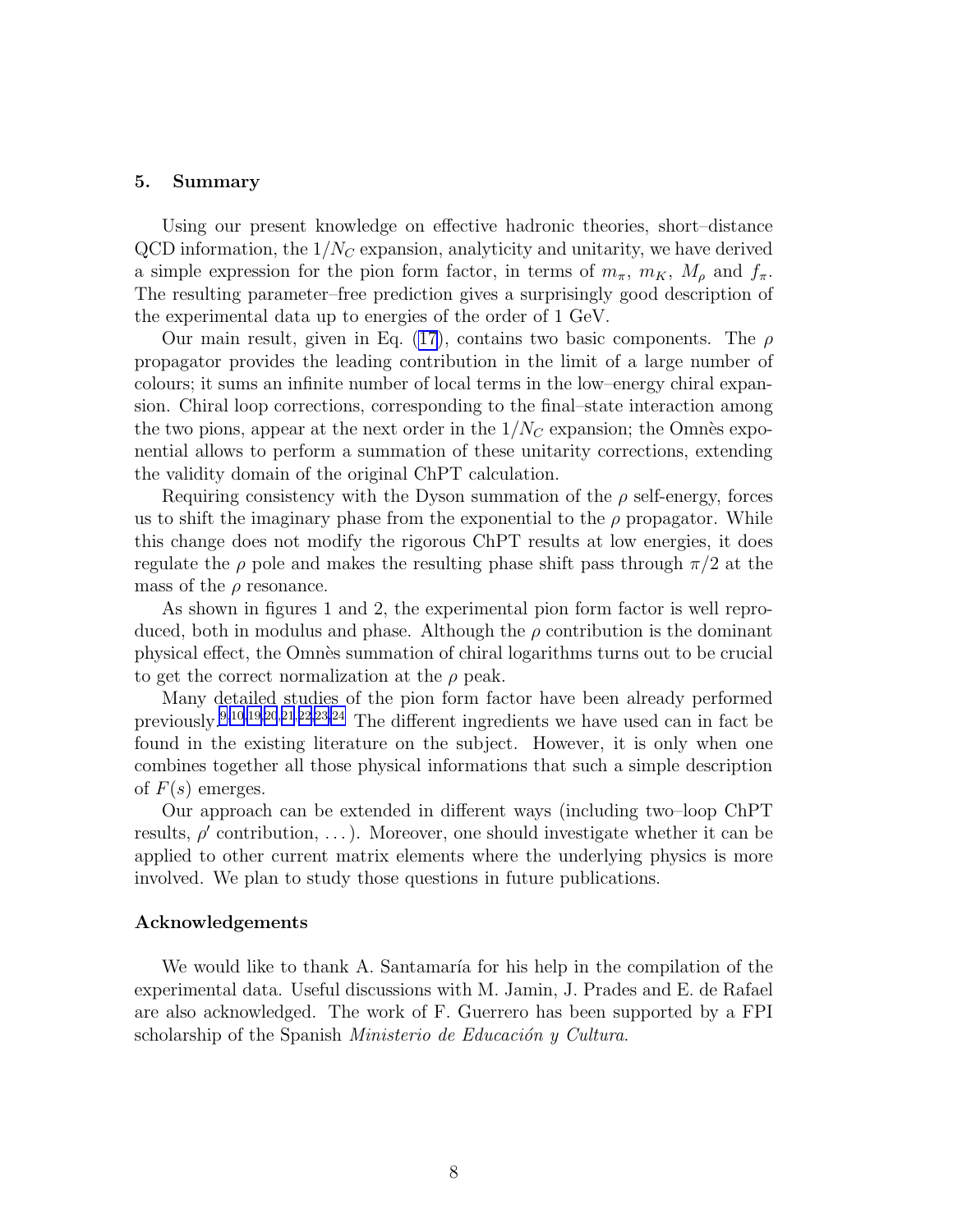# <span id="page-9-0"></span>References

- [1] S. Weinberg, Physica 96A (1979) 327.
- [2] J. Gasser and H. Leutwyler, Ann. Phys., NY 158 (1984) 142.
- [3] J. Gasser and H. Leutwyler, Nucl. Phys. B250 (1985) 465; 517; 539.
- [4] A. Pich, *Rep. Prog. Phys.* **58** (1995) 563.
- [5] G. Ecker, *Prog. Part. Nucl. Phys.* **35** (1995) 1.
- [6] G. Ecker, J. Gasser, A. Pich and E. de Rafael, Nucl. Phys. B321 (1989) 311.
- [7] G. Ecker, J. Gasser, H. Leutwyler, A. Pich and E. de Rafael, Phys. Lett. B233 (1989) 425.
- [8] S.R. Amendolia et al, Nucl. Phys. B277 (1986) 168.
- [9] J. Gasser and U.-G. Meißner, Nucl. Phys. B357 (1991) 90.
- [10] Colangelo, M. Finkemeier and R. Urech, Phys. Rev. D54 (1996) 4403.
- [11] K.M. Watson, Phys. Rev. 95 (1955) 228.
- [12] N.I. Muskhelishvili, Singular Integral Equations, Noordhoof, Groningen,1953.
- [13] R. Omnès, Nuovo Cimento 8 (1958) 316.
- [14] F. Guerrero, in preparation.
- [15] L.M. Barkov, *Nucl. Phys.* **B256** (1985) 365.
- [16] F. Guerrero, *Estudio del Factor de Forma del Pión*, Master Thesis, Univ. Valencia, 1996.
- [17] Protopopescu et. al., Phys. Rev. D7 (1973) 1279.
- [18] P. Estabrooks and A.D. Martin, Nucl. Phys. B79 (1974) 301.
- [19] G.J. Gounaris and J.J. Sakurai, Phys. Rev. Lett. 21 (1968) 244.
- [20] T.N. Truong, Phys. Rev. Lett. 61 (1988) 2526.
- [21] J.H. Kühn and A. Santamaría, Z. Phys.  $C48$  (1990) 445.
- [22] L.V. Dung and T.N. Truong, , hep-ph/9607378.